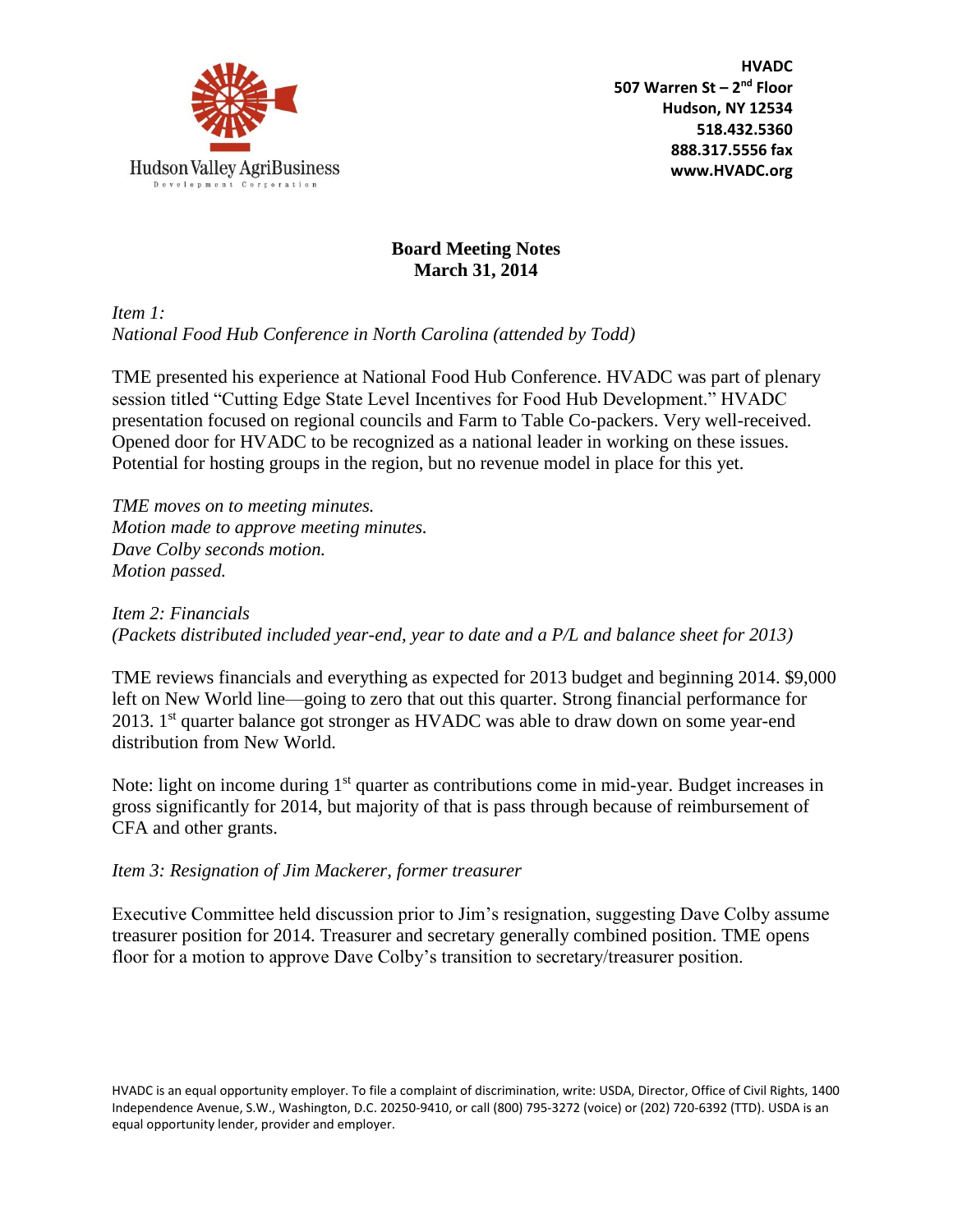

*Dave Church makes a motion to instate Dave Colby as treasurer. Mark Doyle seconds motion. Motion passed.*

TME reminds Board of signature procedures for checks totaling over \$1000. Highlights need for second co-signer.

Mark Doyle recommends Eric Ooms as second co-signer.

*Dave Church makes motion to approve Eric as second signature. Mark Doyle second motion. Motion passed, unanimously.* 

*Item 4: Additional Board Members*

TME discusses nomination of Dean Casey by Rensselaer County IDA. Dean previously was manager of large dairy farm and regional staffer for Farm Bureau. Currently works for Casella Organics. TME confirms he has spoken with Dean regarding Board position and there is interest from Dean.

Dave Church expresses concern over expectations of new board members. Worried about seriousness of commitment. TME offers to convey this concern to Dean. Walter offers to speak with Dean as well because of his connection to his workplace superiors. Mark Doyle suggests to speak with him through Casella connection because it might establish that he may be away from work once in a while to attend meetings.

TME and Dave Church agree that Casella would be happy with Dean joining HVADC board because of community-mindedness of business as well as HVADC's role in their CFA application.

*Unanimous selection of Dean contingent on communication that he can make the commitment.* 

TME reviews credentials of second candidate, Anne Finnigan, Jim Mackerer's suggestion for his replacement. Anne is VP of commercial lending at Kinderhook Bank and has been significant in connecting with some of the projects HVADC has gotten financing for.

HVADC is an equal opportunity employer. To file a complaint of discrimination, write: USDA, Director, Office of Civil Rights, 1400 Independence Avenue, S.W., Washington, D.C. 20250-9410, or call (800) 795-3272 (voice) or (202) 720-6392 (TTD). USDA is an equal opportunity lender, provider and employer.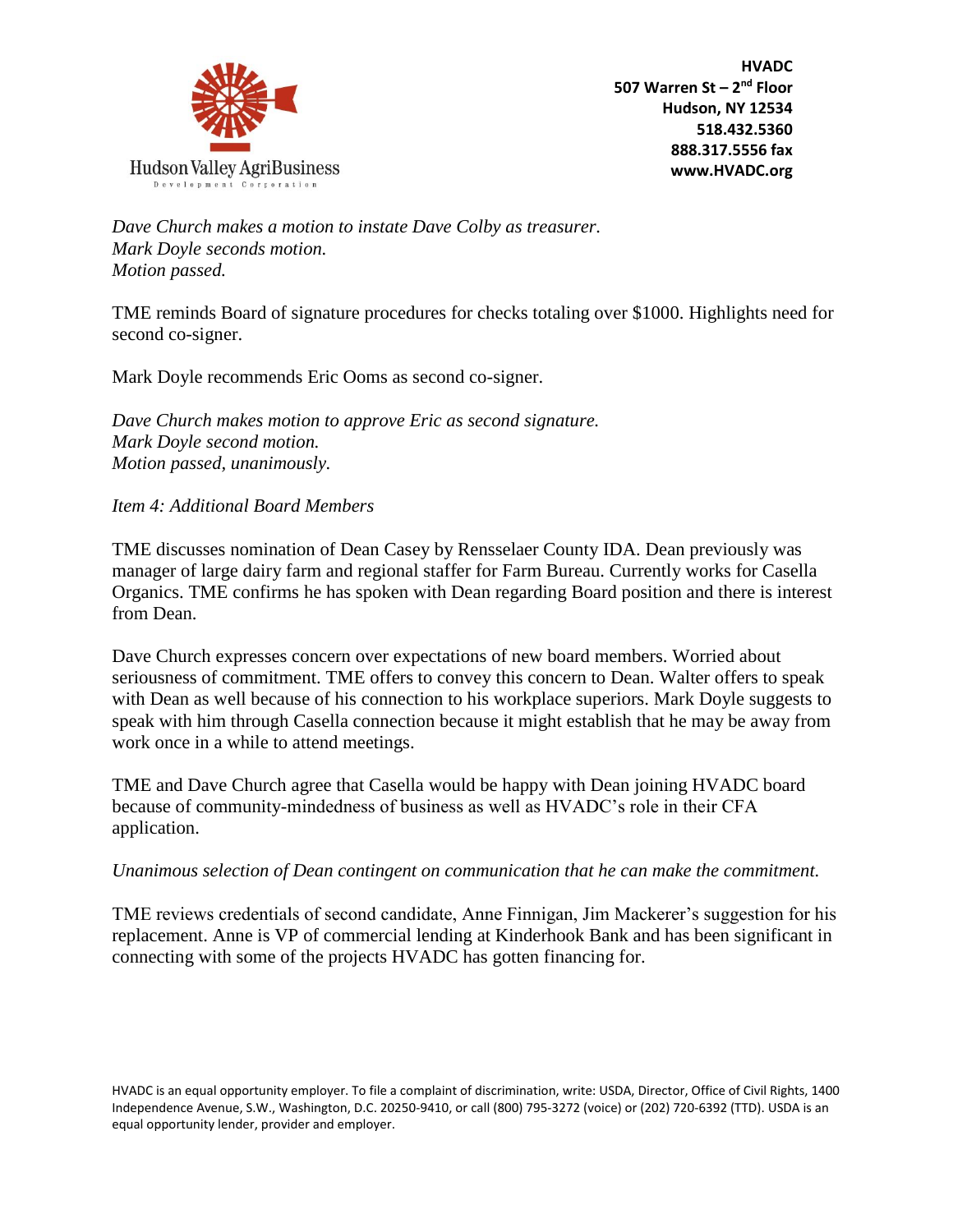

TME confirms he has spoken with Anne regarding position.

Dave Church expresses concern over conflict of interest between serving on HVADC board and moving projects along at the bank.

TME reassures board that there is a disclosure policy and issue will be addressed through appropriate recusal and transparency.

Dave Church suggests Anne should not serve as loan officer on HVADC matters, and that she not be present for discussion of these matters during board meetings. Agreement from Board.

TME confirms that Dean Casey would be the Rensselaer County representative and Ann would be the at large representative.

TME addresses issue of Washington County not yet nominating representative. Recommends Laura Oswald, but confirms nothing can be done to push this forward without something in writing from Washington County.

*Dave Church makes motion to approve Anne. Dave Colby seconded motion. Motion passed.* 

*Item 5: Authorities Budget Office*

TME explains HVADC is now legally required to work within Authorities Budget Office guidelines. HVADC staff created annual report template and fulfilled online posting requirements. Board may have to undergo member training online.

TME agrees to send a reminder and a link to the training.

Annual report is distributed. TME suggests publishing an official program update. Mark Doyle suggests adding a list of counties that have a contractual relationship with HVADC—TME agrees to add that in. Colby suggests getting Focus Media to do annual report. Mark suggests putting budget summary at end of report. Church expresses that it would be helpful to have an 8-10 page polished report.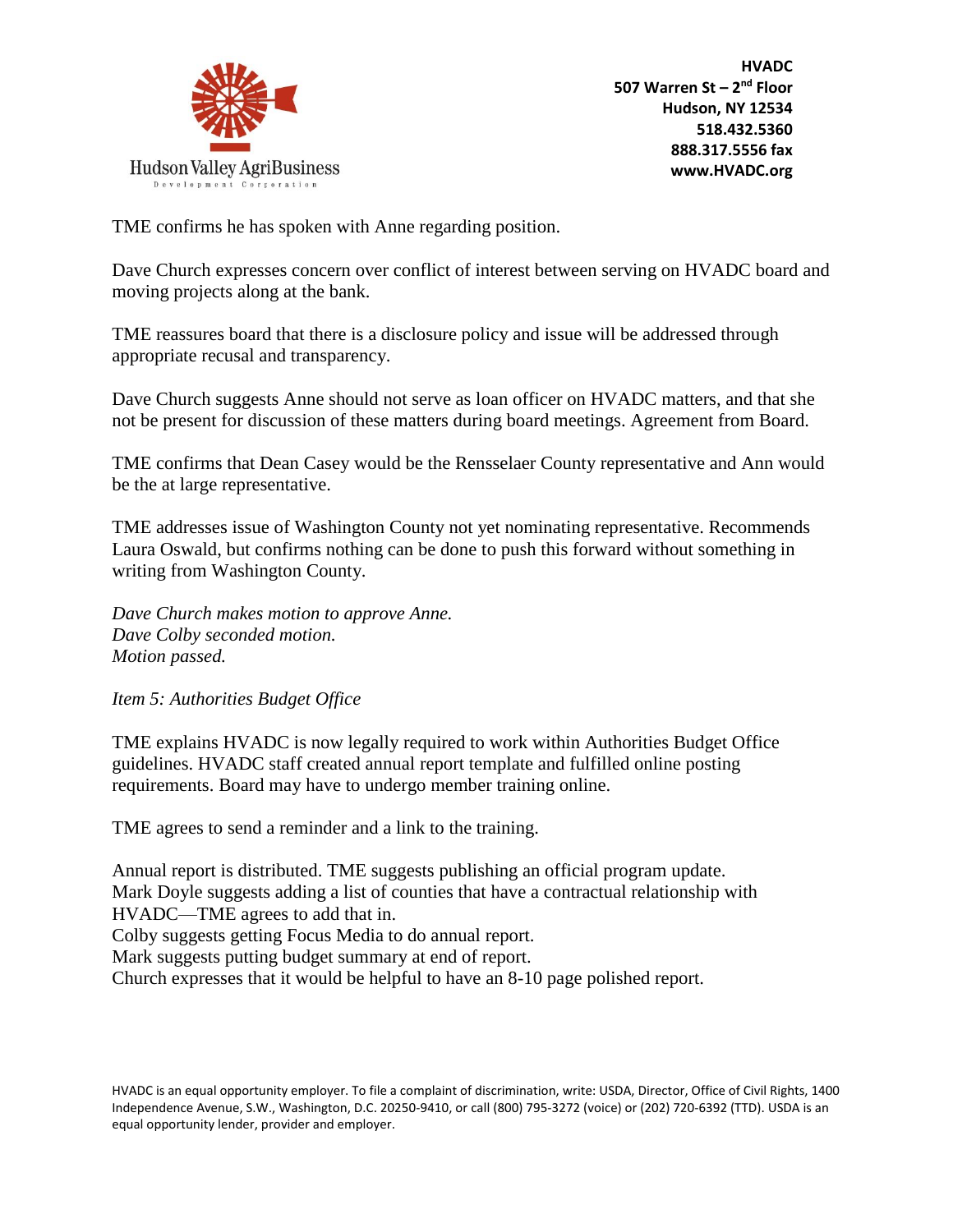

*Item 6: Good Food Business Accelerator*

TME provides background on FamilyFarmed.org and Jim Slama. Curriculum designed to assist famers in meeting GAP standards and federal food safety requirements to ready farm for the institutional market. HVADC is natural East Coast partner because of proximity and connections to NYC funding circles and being asked to lead project in region. HVADC will work with FamilyFarmed.org to carry out project in Northeast. Will need to create new staff positions within HVADC to facilitate this.

Walter expresses concern about not being able to operate confidentially when subject to ABO regulations. Concerned that farms will be deterred from participating if their participation is public knowledge.

Dave Church recommends HVADC to refrain from participating. Concerns about the structure of project and effectiveness.

TME has had many candid discussions with Red Tomato, Grow NYC and Dave Church's wife about participating in project. Feels overall positive about HVADC's role.

Board members discuss HVADC's status as a 501( c )6 and original desire to be 501( c )3.

Dave Church agrees that HVADC should participate. General approval from board pending additional information.

*Item 7: Hudson Valley Bounty*

Dave Church wants HVADC to have stronger focus on HVB program.

TME identifies challenge of HVB identity. Ordering market versus access to information? Feels that HVB is better as an information clearinghouse and matchmaker than for farmer transactions.

Mark Doyle stresses importance of retaining education component of HVB and the limitations of an operation component.

*Eric leaves meeting.*